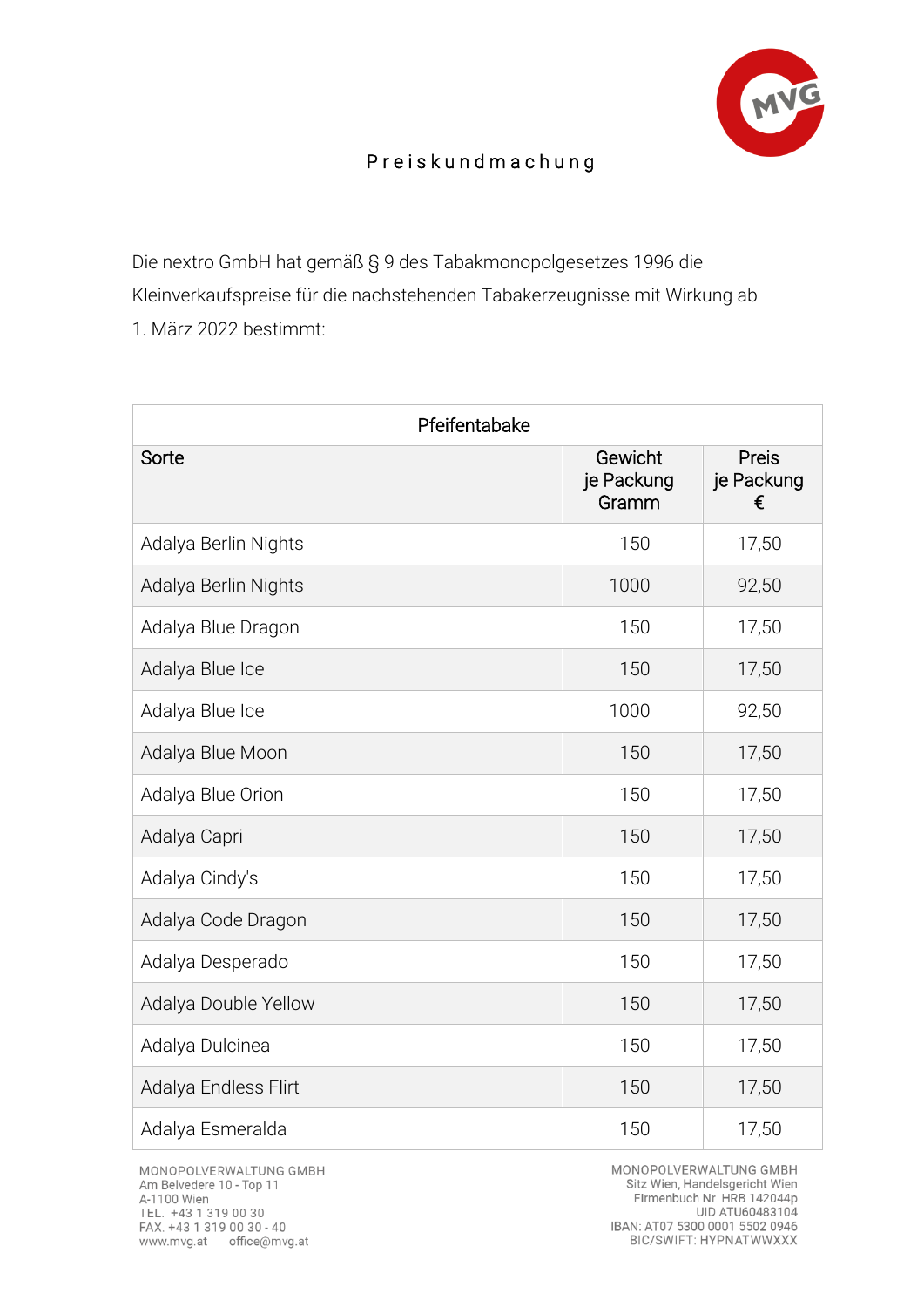| Adalya Frosty App           | 150  | 17,50 |
|-----------------------------|------|-------|
| Adalya Grayp                | 150  | 17,50 |
| Adalya Green Leon Cool      | 150  | 17,50 |
| Adalya Hawaii               | 150  | 17,50 |
| Adalya Ice Boni             | 150  | 17,50 |
| Adalya Ice Kaktü            | 150  | 17,50 |
| Adalya Ice Kyba             | 150  | 17,50 |
| Adalya Ice Lie On the Rocks | 150  | 17,50 |
| Adalya La Bonita            | 150  | 17,50 |
| Adalya Lady Killer          | 150  | 17,50 |
| Adalya Lady Killer          | 1000 | 92,50 |
| Adalya Love66               | 150  | 17,50 |
| Adalya Love66               | 1000 | 92,50 |
| Adalya Lyc Blue             | 150  | 17,50 |
| Adalya Mng Tango            | 150  | 17,50 |
| Adalya Mng Tango Ice        | 150  | 17,50 |
| Adalya Punk Man             | 150  | 17,50 |
| Adalya Sky Fall             | 150  | 17,50 |
| Adalya Straw Bana Ice       | 150  | 17,50 |
| Adalya Swiss Boom           | 150  | 17,50 |
| Adalya The Two App          | 150  | 17,50 |
| Adalya Turkish Boom         | 150  | 17,50 |
| Adalya Tynky Wynky          | 150  | 17,50 |
| Adalya Waterlon             | 150  | 17,50 |
| Adalya Waterlon Cool        | 150  | 17,50 |

MONOPOLVERWALTUNG GMBH<br>Sitz Wien, Handelsgericht Wien<br>Firmenbuch Nr. HRB 142044p<br>UID ATU60483104<br>IBAN: AT88 5300 0019 5502 0940<br>BIC/SWIFT: HYPNATWWXXX